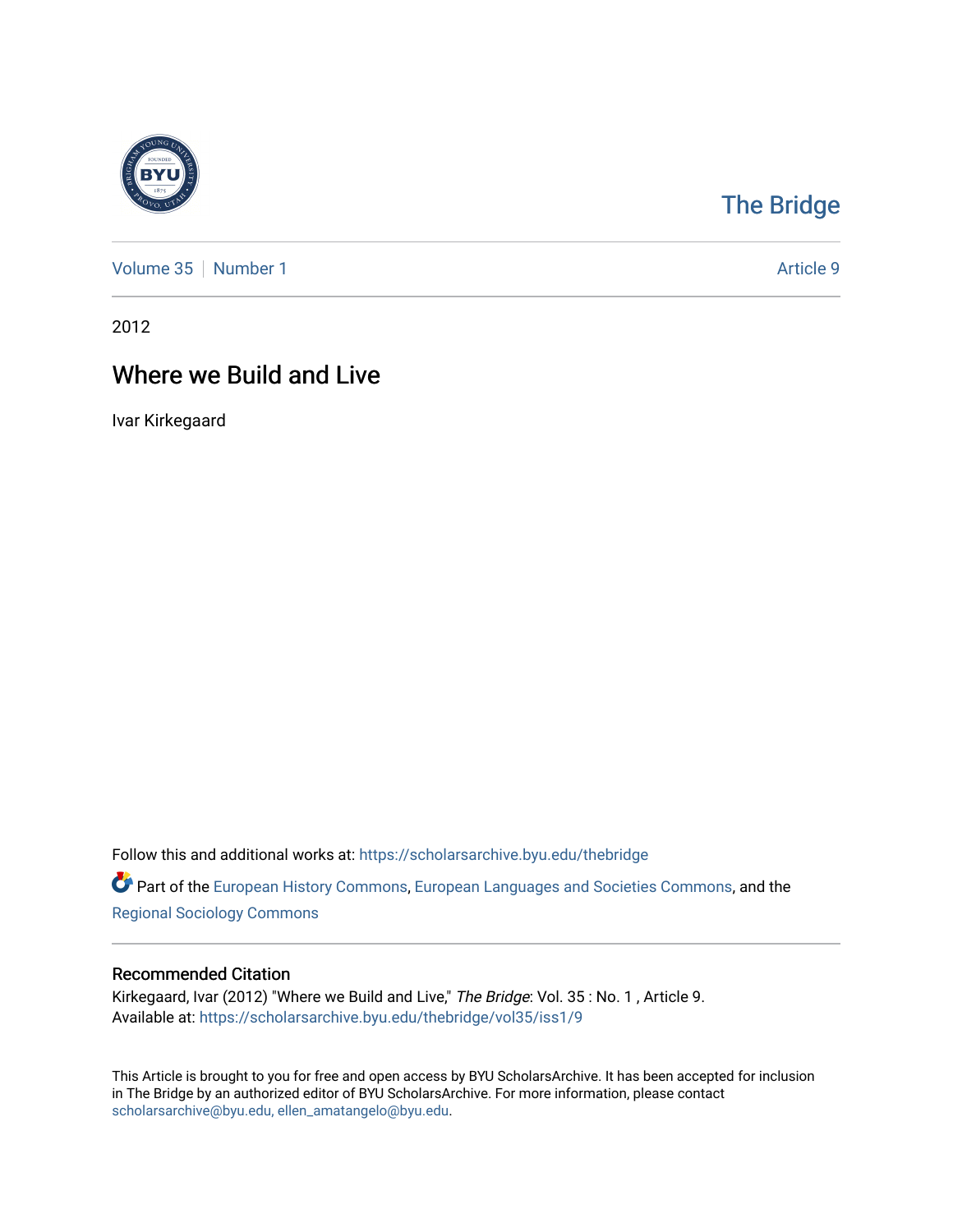## Where we Build and Live

by Ivar Kirkegaard (Translated by Inger M. Olsen\*)

'If you will give [your] arm and steel will, The too meek voices of the home must be deafened; And even in distant realms there are goals For which to fight, even there can great deeds be done.'

It falls outside the framework of this small dissertation to give personal historical narratives of Danes who have put down roots in the American soil, starting from the time when Jens Munk (1575- 1628) and Vitus Bering (1681-1741) came to America's inhospitable northernmost regions during their travels of discovery and down through the time when the actual immigration from Denmark got its start around 1850. Some names can be recognized such as Jonas Bronck (died 1643), after whom the great section of the Bronx in New York is named, Hans Christian Fibiger (1749-1796), who served as an officer under Washington, the historian Paul Christian Sinding, who was professor in Scandinavian Languages and Literature at New York University in the middle of the 19th century, and many others. To those who wish information about these men's lives and works in America, I refer to Pastor P. S. Vig's (1854-1929) biographical narratives. We can especially thank Pastor Vig for the fact that we have anything at all about these men and women, who participated in the colonizing and cultural work from the first days of the American Colonies, up through the beginning of the actual period of immigration. Such narratives are found in Pastor Vig's book *Danes in America,* published by Danish Lutheran Publishing House, Blair, Nebraska, 1900 as well as in C. Rasmussen Publishing Co.'s work *Danes in America*, Minneapolis, Minn. 1908, the first volume of which (completed 1909) is to a great extent built upon Pastor Vig's and Pastor R. Andersen's narrations. In the fall of 1906 I myself wrote, upon a request from the Danish Embassy, a dissertation in English "Danes in America," which was to be a chapter in a historical work "The Builders of the Nation" and which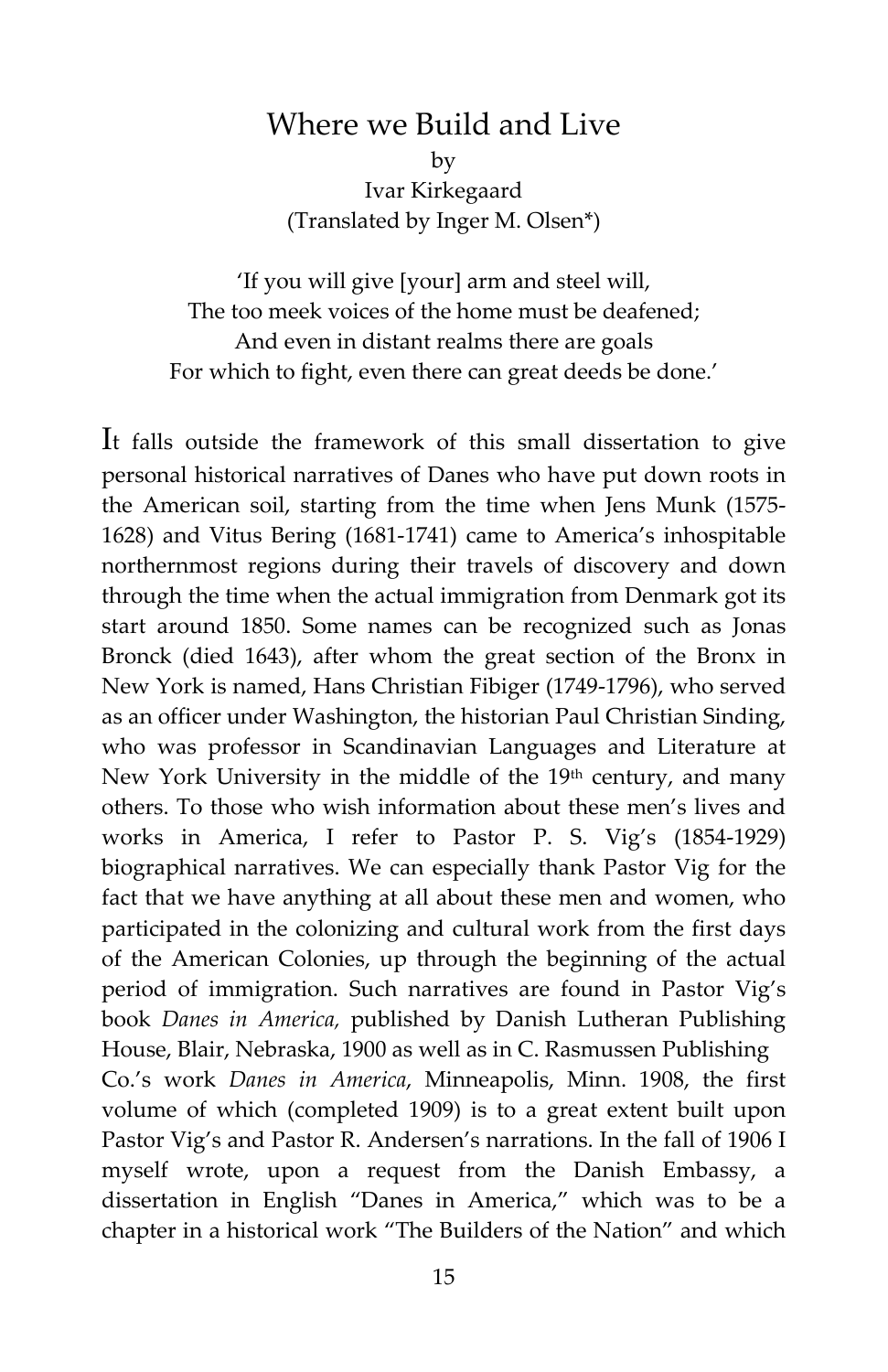would be published by the American Historical Association of Chicago.

*\*The words and sentences in hard brackets are the translator's as are the 'sics' and the term 'The Red Man' and 'Indian' wherever possible I have replaced with 'Native American'. (I.M.O.)]*

In the limited space which is at my disposal here, I will attempt to impart my observations from my numerous tours of lecturing which have stretched all over the country from the Atlantic Ocean to the Pacific Coast as well as here and there, especially in respect to the Western states, to weave in pages from the history of the immigration and the life of the pioneers.

Let us begin our travels farthest to the east in the northernmost state in New England, [that is] Maine. The first Danes who came to Maine around 1855 were almost all farmers who settled in the neighborhood of Portland, which is the area where most Danish born Americans in Maine now live. Among them one can find a few factory owners, but most are craftsmen, grocers, factory workers and farmers. They do not play any great role in the political life but a few do hold public positions. Portland is the poet Longfellow's native town. The rocky coast of the country strongly resembles Bornholm's.

In Massachusetts a few Danes are found in almost every city and town, with most in Boston, Maynard, Woburn and Worcester. The colony in Woburn consists almost solely of people from Thy, the first of whom arrived in 1881. In Boston there are numerous larger businessmen, well-respected physicians and attorneys, but the majority of the population consists of people in small shops, and craftsmen and laborers in the large factories which are found in the state. I remember a day in Worcester about 20 years ago. It was the fourth of July, 1893, the Columbus Day (sic, Independence Day). On the four English mile-long sidewalks of Main Street stood more than 100,000 people in the hot sun admiring the processions of the various nations. First came the gala wagon of the Irish with the Irish colors, a golden harp on a green bed followed by about 10,000 marching Irishmen. The Swedes came next with a grand Viking ship and the Germans with a lovely Lorelei figure on a fine wagon.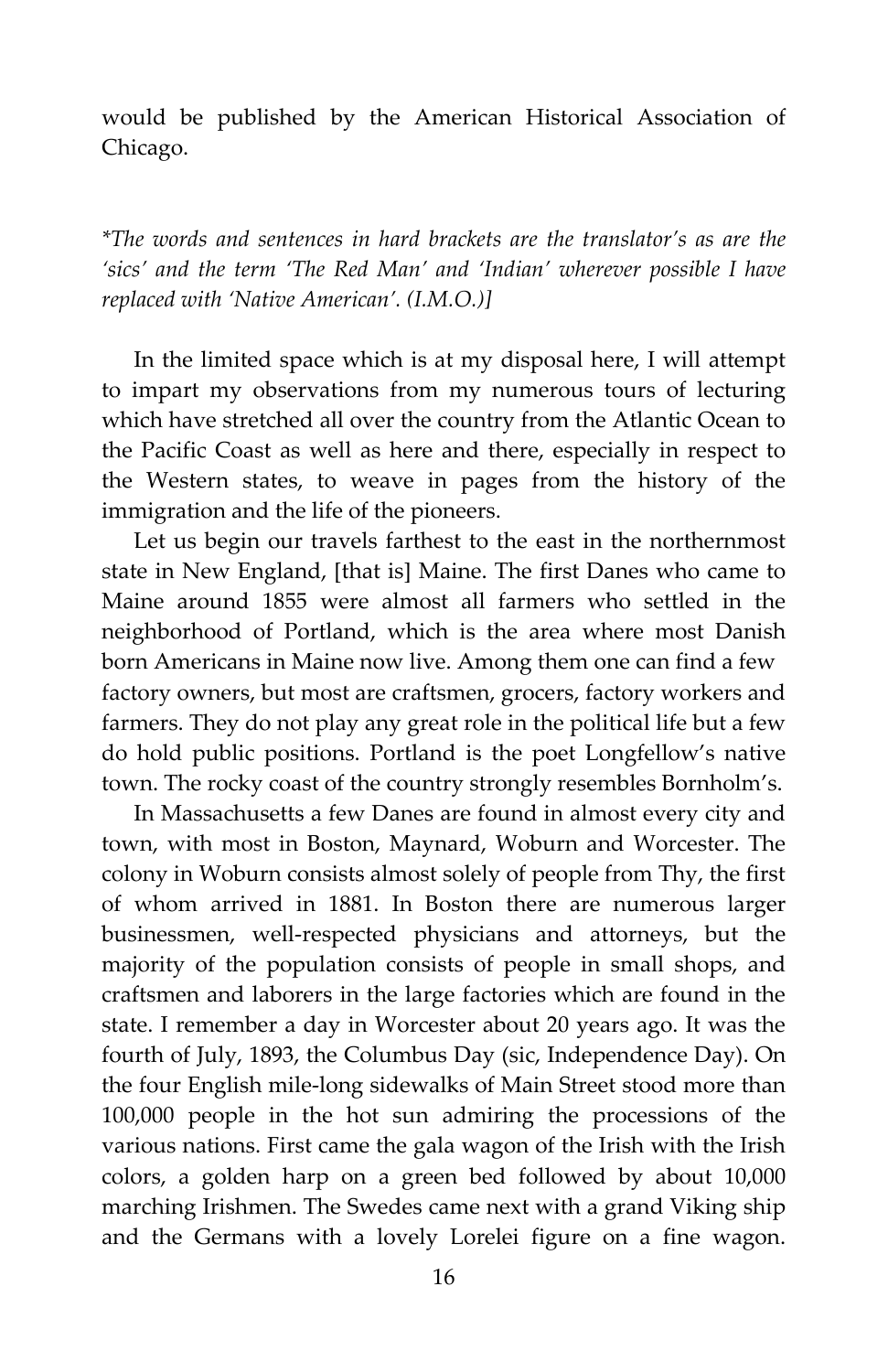"Hello, Gambrinus!" the Americans shouted when they saw Lorelei's guard of knights. For them the Germans and beer are inseparable concepts. Then came a small group of 62 men—every single Danish man in the town—dressed in white sailor's suits with blue collars. There was no vehicle to march with, but we marched as proudly as anyone, in step, under the red flag with the white cross, which was seen for the first time in the old Yankee town where Paul Revere, a century before, had called "the Minute Men" to arms. People clapped and shouted hurrah so much that it sounded like the roar of the surf around Plymouth Rock, and the next day the papers of the town wrote that the "Company of Sailors representing the Danish nation got the most thunderous applause." One never forgets such a day.

Connecticut is another one of the New England States where there is a rather numerous population of people of Danish descent in the towns of Ansonia, Bloomfield, Bridgeport, East Port Chester, Hartford, New Haven and Waterbury. In most of these towns there are both Danish congregations and secular societies; the population belongs to the same classes of society as [those] in the other New England States.

New York has the largest Danish population of all the Eastern states. The oldest Danish association in America was founded in New York City in 1844; initially both Norwegians and Swedes belonged to the association but now there are only Danes in "Skandinavisk Forening af 1844" ["Scandinavian Society of 1844"]. At the present time there are about 25 Danish associations in New York, as well as an old people's home and three congregations. Danes can be found in all classes and positions in society, there are business people and manufacturers, craftspeople and artists, office workers and grocers, apothecaries and physicians – and then there are more down-at-the-heel characters among Danes in New York than in all of the rest of the country, which is not so surprising as only the very fewest of those who are already out on the slippery slope upon arrival in America manage to get away from the big city. Aside from New York there are a number of Danes in Lansingburg, Port Chester, Schenectady and Troy, and right on the border with Pennsylvania in Jamestown, there is a whole colony of people from Bornholm who, in particular, have found occupations in the large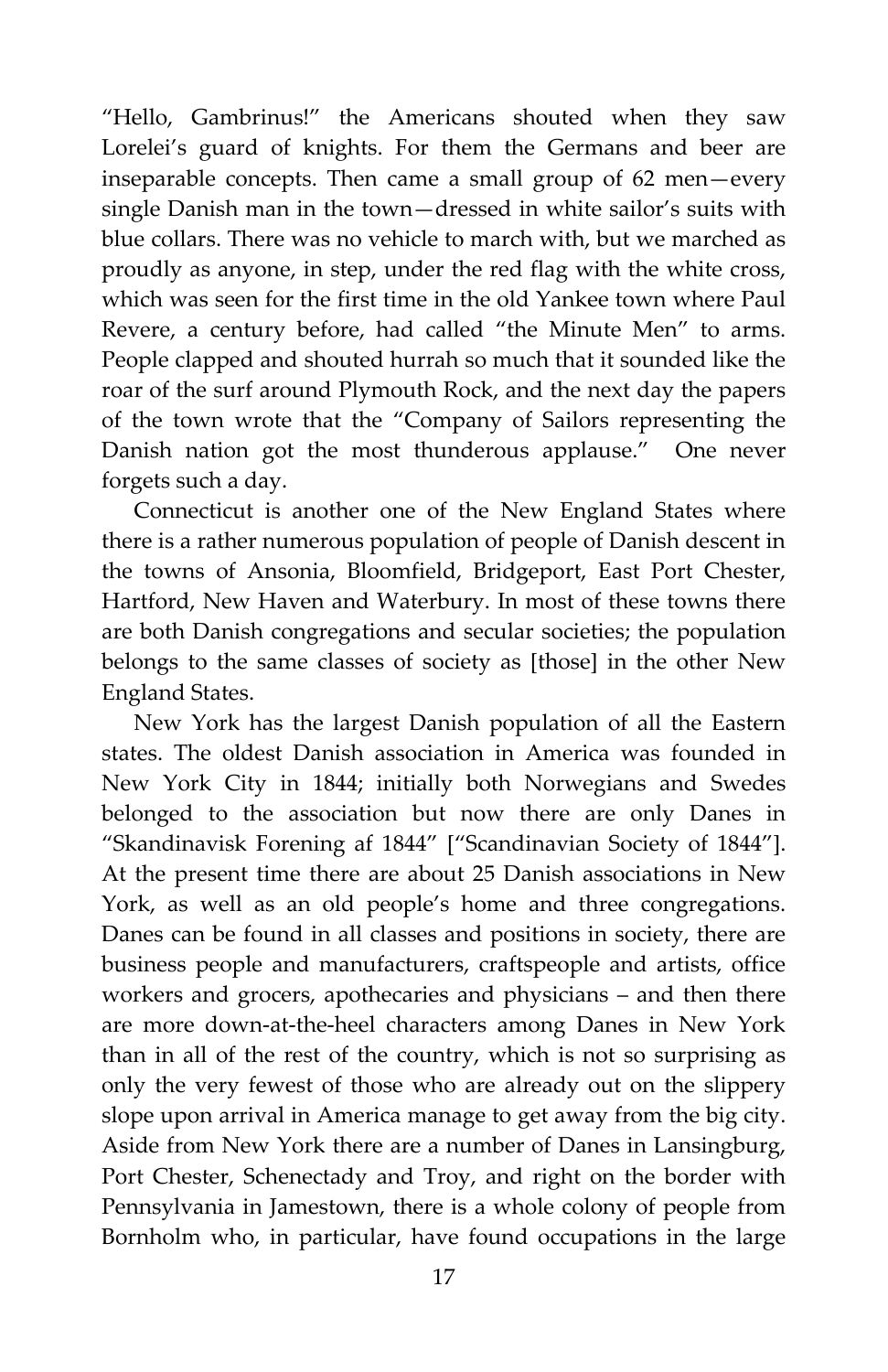furniture factories in the town, several of which are owned by Danes. Jacob A. Riis [1849-1914] is one of those who originally came to one of these factories. He himself tells about it in *The Making of an American*, how he was permitted to sell tables for a Danish furniture manufacturer and sold the whole wagon load in a short period of time; hence he considered himself to be an unusually clever businessman; however, it turned out that he sold according to a price-scale which would have ruined the business if he had not been stopped in time. But it has turned out that there are other activities in this country in which Riis has managed so well, that he probably is the best known Danish born man in America.

Ferries and tunnels lead from New York over and under the Hudson River to New Jersey, where in Hoboken, there are to be found a numerous group of Danes of whom many have work on Skandinavien-Amerika Linjens [the Scandinavian-America Line's] dock. A large number of Danes are found in Orange, Newark and Perth Amboy. In the latter town alone, about 6,000 Danes have settled, among those several manufacturers, a number of business people and a large number of factory workers. In Perth Amboy there is a Danish orphanage, the only one in the east, a Danish church and a large number of secular associations.

In Pennsylvania the memory of well-known Danes from the beginning of the 18<sup>th</sup> century has been preserved. One of those people was Christopher Christiansen, a Danish builder of mills who founded the first water works in America (1754-1762) in the town of Bethlehem. Another Danish man was Zakarias Poulsen who came to Germantown in 1749. In 1800 his son, with the same name, bought "The American Advertiser," the first daily in the United States. Most Pennsylvania Danes now live in Philadelphia and in Warren, the little town, which is bisected by the Alleghany River. The largest number of Danes in Warren is from Vendsyssel and Bornholm, the first of whom came in the sixties and got work in the woods as wood cutters and in the saw mills. Now there are to be found a large number of building contractors, manufacturers and craftspeople both in Philadelphia and in Warren and the Danes have made an extremely good name for themselves in the old Quaker state and are well respected in the business communities.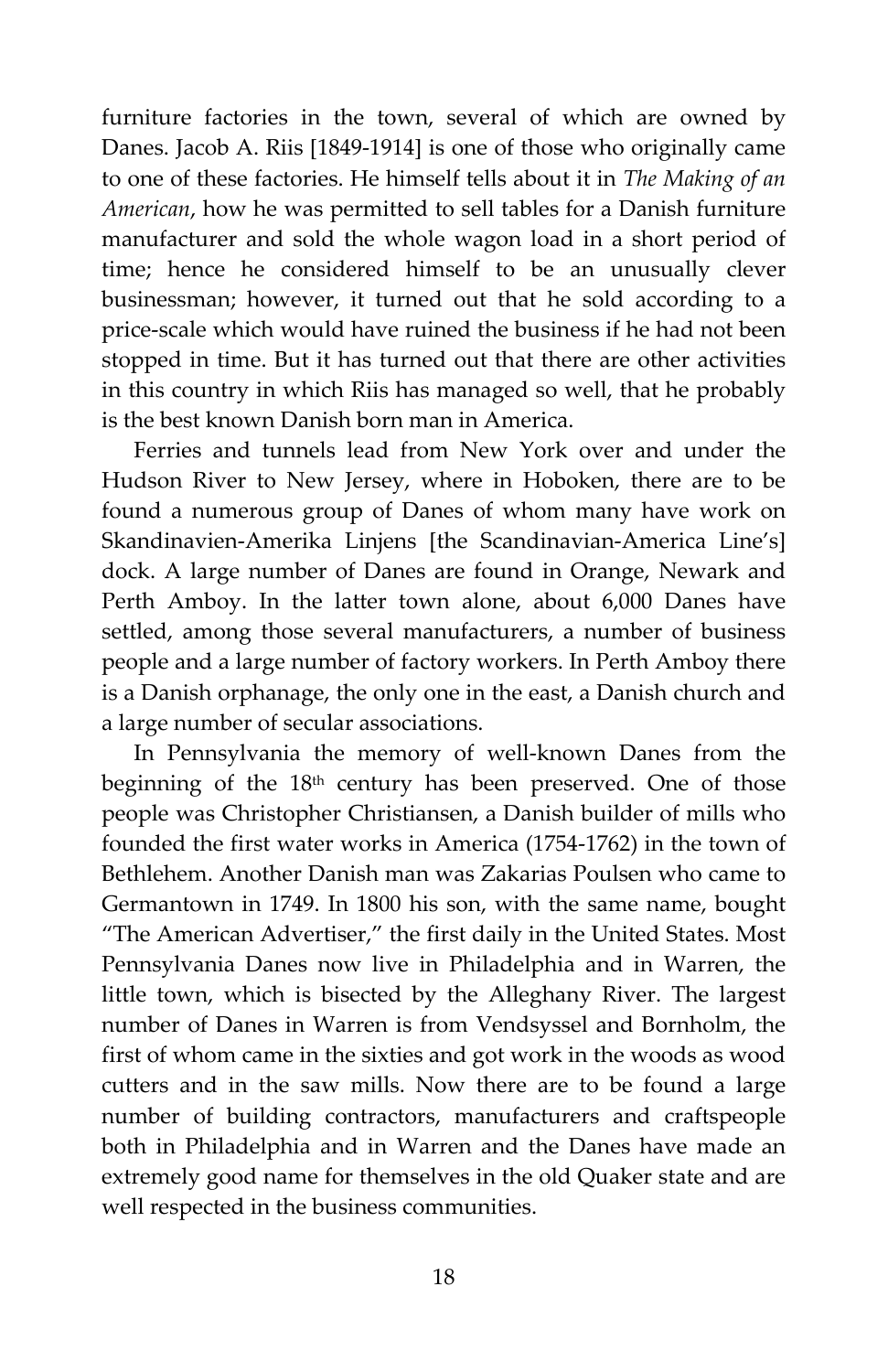There are not so many Danes in Ohio and Indiana. There are only a couple thousand Danes, who are widely dispersed, but there are more Danes to be found once we reach Michigan.

There is a vast chain of Danish settlements and town colonies from Lake Michigan to the west coast of Washington and thousands of countrymen have settled in "the great North West." The settler's axe first sang in the forests of Michigan and Wisconsin, where his plow soon created "scented meadows and rich cornfields," where the land earlier had laid fallow for millennia and the virgin forests themselves felled the rotting trunks. From there, the track of the Danish travel wagons in the middle of the last century leads towards the west to the fertile fields of Iowa, the rich land in Nebraska, beautiful Colorado, the wild country of Wyoming and the sun drenched land of palm trees, California. At the same time as the current settlers went to the Northwest; log cabins and houses were being erected on the virgin topsoil in Minnesota and the Dakotas, on the meadows of the Salt Lake, fenced by the tall mountains, and farther toward the setting sun to voluptuous Idaho, to Montana's lush pastures and all the way out to the states by the Pacific Ocean, to the lovely stretches of valleys and rich yielding plateaus in Washington and Oregon.

Long before the stream of immigrants gained speed in earnest in its western and northern run, individual enterprising Danes had forced their way into the Native Americans' all but unknown lands. Thus the bold Peter Lassen [1800-1859] went out from Katesville in Missouri in the year 1839, and traveled northwest with a twelve man hunting company. On the way they joined another expedition of twenty seven men, but of the whole group only six men reached the location of present-day Oregon City. Enduring the most incredible dangers and adventures, Lassen made his way to Yerba Buena, the original name of San Francisco, and in the year 1841 he bought from 12 to 15,000 acres of land near Santa Cruz in California. He built the first sawmill in "the Golden State," served in the Mexican War and became one of his state's first and greatest citizens. In the year 1859 he was shot by an escaped criminal; in 1864 the citizens of California organized Lassen County, "in honor of and to commemorate Peter Lassen, one of California's oldest and most respected settlers who founded the first lasting settlement inside the borders of the state."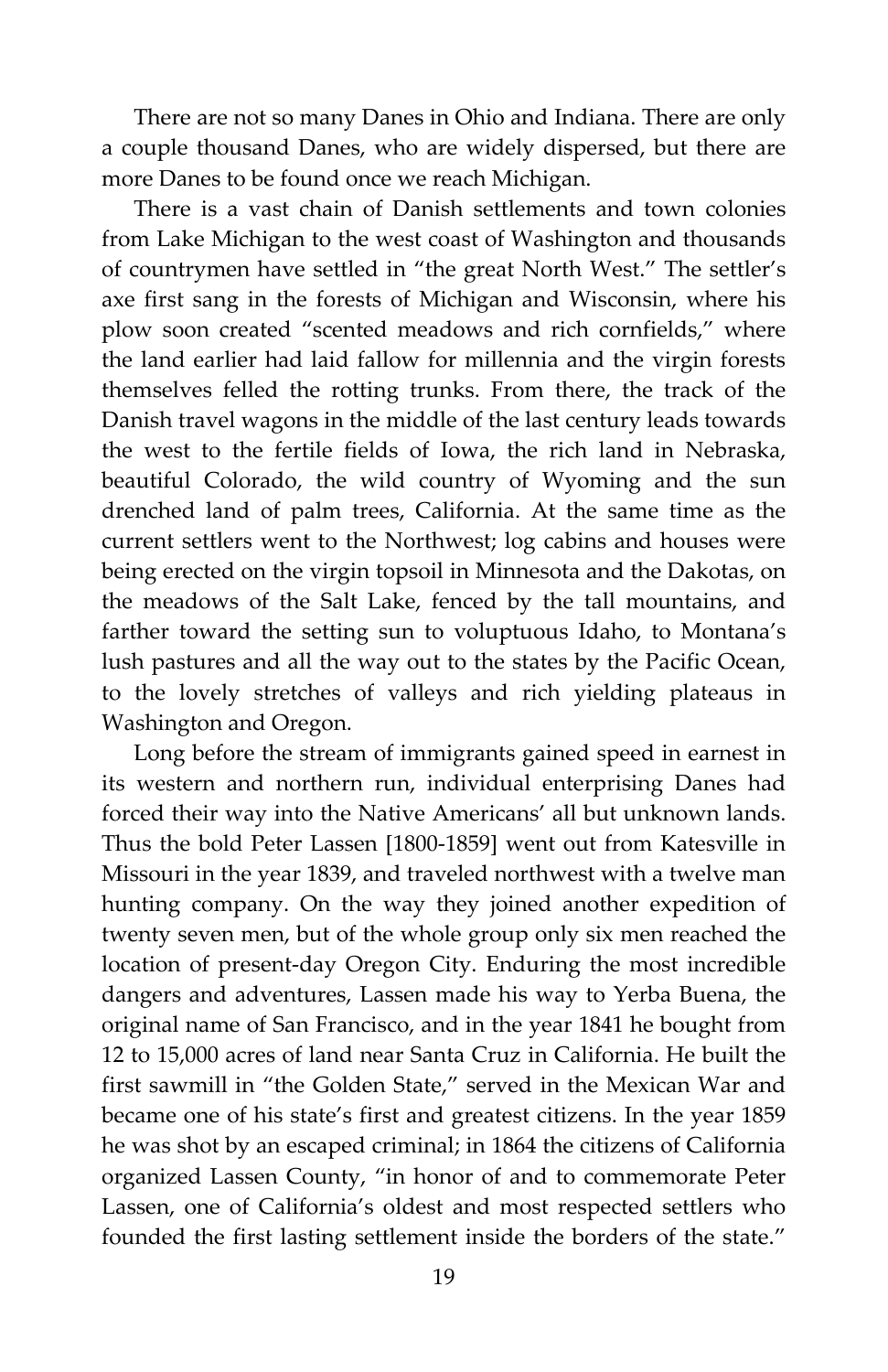Thus we read about our countryman Peter Lassen in the documented history of California.

People think that Karl Vilhelm Borup [1806-1859] was the first Dane who arrived in Wisconsin. He landed in New York in 1827 and got work at the American Fur Company. He became the agent of the company in Northern Wisconsin at Lake Superior. In 1847 he founded the first bank in Minnesota in St. Paul, the capital, and he was known as a clever and respected citizen. One of his sons became an officer in the United States' army.

Since the days of Lassen and Borup, the largest section of wilderness of the Northwest has become pasture and fields; the saga of the Native American is soon a memory, and there are long distances between the wigwams and tepees on the poor reservations. There is town after town where Danes have built all the way out to the Columbia River and Puget Sound; however there are still free wide expanses, which are beckoning and there is still room for millions of homes to be built in the mighty northwest.

The first Danish settlers came to Michigan around 1850. Most were from Sjælland and they settled in Gowen, Montcalm County. Several of them served in the Civil War. Considerable Danish settlements are now found in Trufant, Ludington, Manistee, Grayling, Muskegon, Detroit and Grand Rapids. Most Danes are farmers, but a number of them work in large sawmills and furniture factories and a couple of them own extensive forest lands and the largest sawmills in the state.

By far most of the Danes in Illinois live in Chicago, comprising the largest Danish settlement in America. Besides Chicago, the larger colonies of Danes are located in Rockford, Sheffield, St. Charles and Dwight. In Chicago there have been Danes since the founding of the city in 1837. The first "Dania" society was founded in Chicago in 1862; now there are about 40 Danish societies in the city. Both the two Lutheran church synods have large congregations; an old people's home and an orphanage can also be found. Respected Danes can be met in all classes and positions in society, and Chicago is, to the best of my knowledge, the only city which has had a Danish born man in the United States' Congress, that is Charles W.W. Woodman [1844-1898] born in Aalborg in 1844. He was elected as a Republican in 1894. Just as this chapter is being written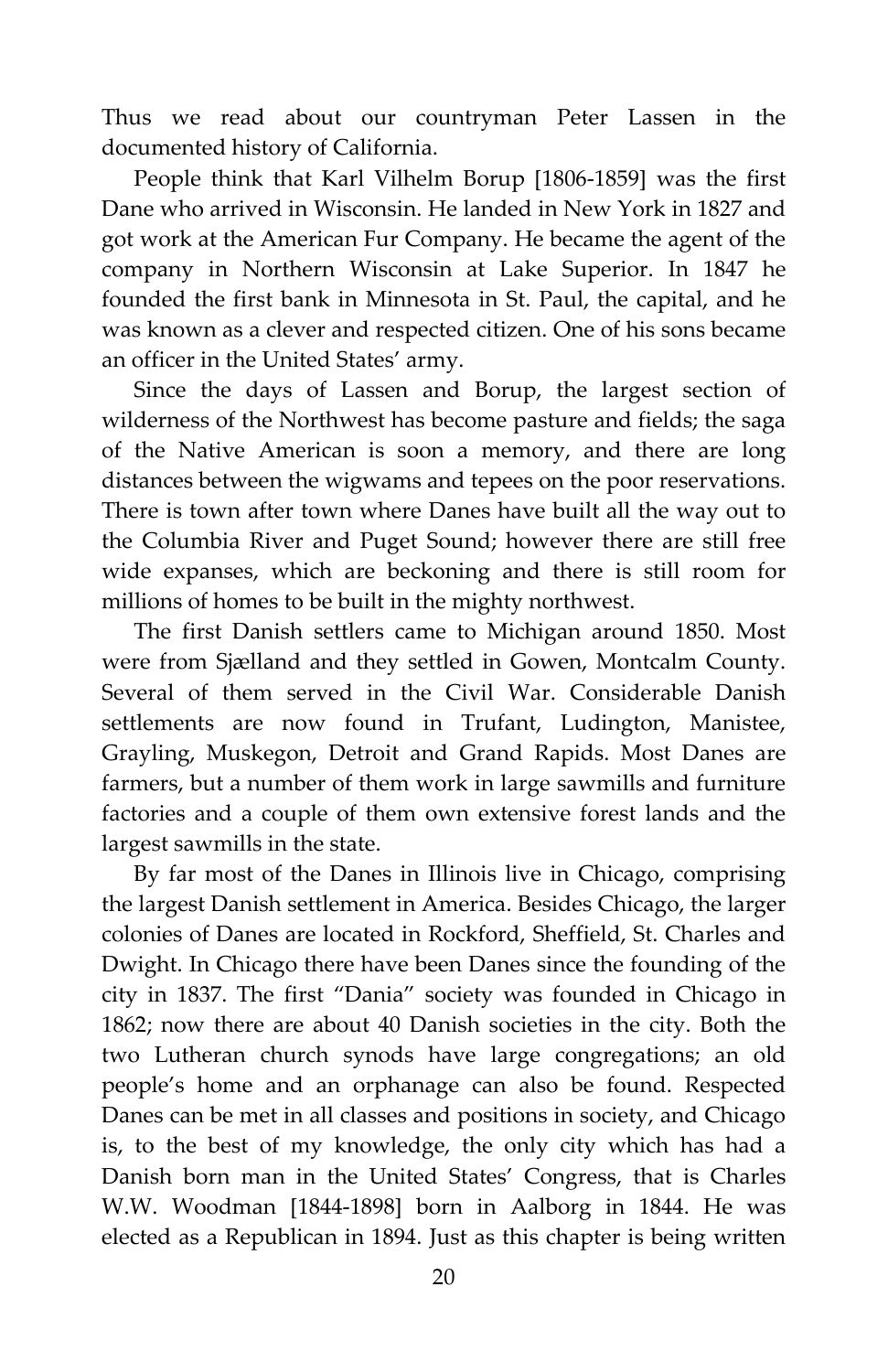another Danish-born man in Chicago, state senator Niels Juul [1859- 1929] has been nominated as a Republican candidate for Congress.

Wisconsin became the actual cradle of the Danish settlers' movement. From the western banks of Lake Michigan and especially from the meadows and the hills around Racine and Milwaukee a little farther to the north from Chicago, the multitudes went west and northwest to Iowa and to distant Danevang and Nysted in Nebraska, and across the old settlements of Polk County to Minnesota. In Racine County the first Danish-Norwegian congregation was founded; here the first Danish-Norwegian church was built, the minister of which published the first Danish-American periodical. Here America's first Danish assembly building "Dania" was built, which was visited by Ole Bull [Ole Bornemann Bull, 1810- 1880, a Norwegian violinist]; Kristofer Janson [1841-1917, a Norwegian poet]; Anton Nielsen [1827-1897, a Danish author]; Bjørnstjerne Bjørnson, 1832-1910, a Norwegian author and poet]; (much later Drachmann [Holger Drachmann, 1846-1908, a Danish author and poet]) and many others. Here the first Norwegian-Danish church conventions were held, and soon the Danish language was spoken in fields and streets, in the shops and factories, at the life boat station and in the ports – right from Kenosha by the Northern border of the state of Illinois and along the coast of Lake Michigan all the way up to Lake Superior and the Canadian border. Large sections of towns became Danish-American neighborhoods with Danish officials, manufacturers, grocers, contractors, and wholesalers. Danes forged their own plow-shares, manufactured themselves the wagons and threshing machines which their fellow settlers used. And the sails on the fishing boats on the coast were hoisted by Danish fishermen.

In Racine, a town of more than 40,000 inhabitants, a fourth of the population is of Danish descent. In Racine there are four Danish-Lutheran churches, Danish-Norwegian Methodist, Baptist and Adventist churches; a Danish folk high school "Luther College" owned by the United Danish Evangelical-Lutheran Church along with the two largest Danish assembly buildings in the country. Danish born and people of Danish descent are found represented in all classes and enterprises, and in the city council there are continually Danish born representatives. Something similar is true –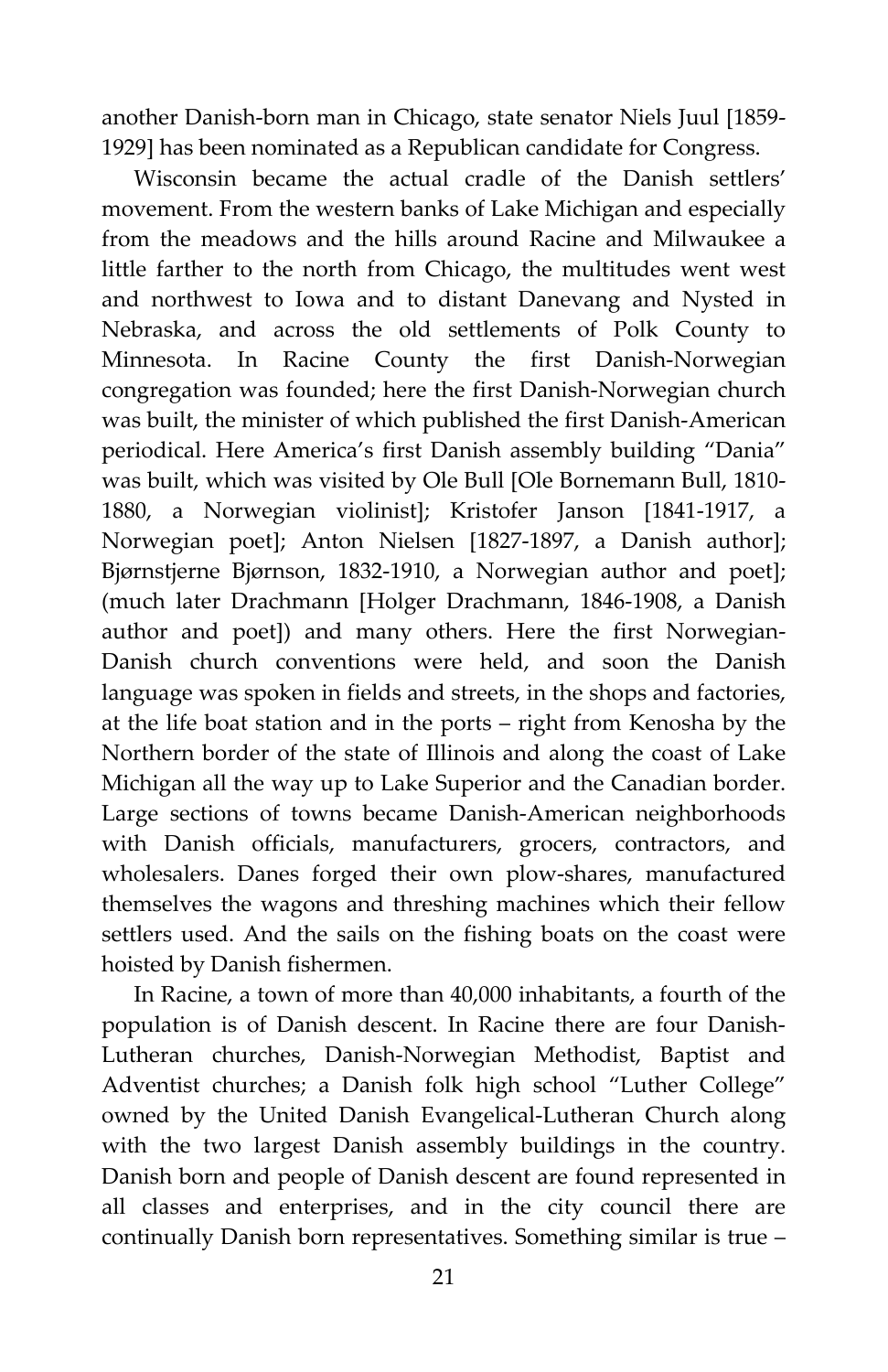although to a lesser degree – for Kenosha, Neenah, Waupaca, Luck, and Superior (in that town there are no less than 25 Danish dairies), Hudson, New Denmark, Marinette, Withee, Brooklyn and other smaller towns. Madison is the seat of government for the state of Wisconsin; in "The Assembly" (closely corresponding to the Danish Folketing) [the lower house of the Danish Parliament at the time when Max Henius had this book written and published, translator] six Danish born Americans have taken their seats. In the largest and most beautiful city, the Danes are a minority among the city's Scandinavian born population, and yet some of our countrymen are counted among the city's pioneers.

Minnesota is the most important of the country's wheat growing states, and the wheat is the best in America. The dairy sector also has a high profile in the state (about 700 dairies) and a large portion of the grain and butter come from Danish-American farms; our women and our men have participated in clearing and plowing, sowing and planting to seed and harvest, and have participated in transforming the Sioux' and the Chippewa's deserted hunting grounds into one of the world's richest bread yielding regions. Everyone who first came to Minnesota participated in the fights against the Native Americans and the wild nature. Many of them fought in the Civil War under the flag of the Union.

As early as in 1851 we find a Danish family in the small town of Hudson, Wisconsin by the St. Croix River, near Minneapolis, and some years later a larger group of Danes came from St. Louis in Missouri. Most were craftspeople or farmers in the immediate vicinity of the town. In 1855 a Danish family settled in Freeborn County, and soon the settlement Albert Lea had a host of Danes, just as Carlston now has a large Danish population of country folk. In Lincoln County, the town of Tyler is the spiritual center in a large and flourishing Danish-American region. Here is the folk high school "Danebod," known all over the country as one of our first and most important folk high schools. Ruthton and Diamond Lake are small towns in the neighborhood of Tyler, where a number of Danes are also to be found.

Right across from each other on separate sides of the Mississippi River are the "Twin cities" Minneapolis and St.Paul, the latter is the seat of government, the state capital.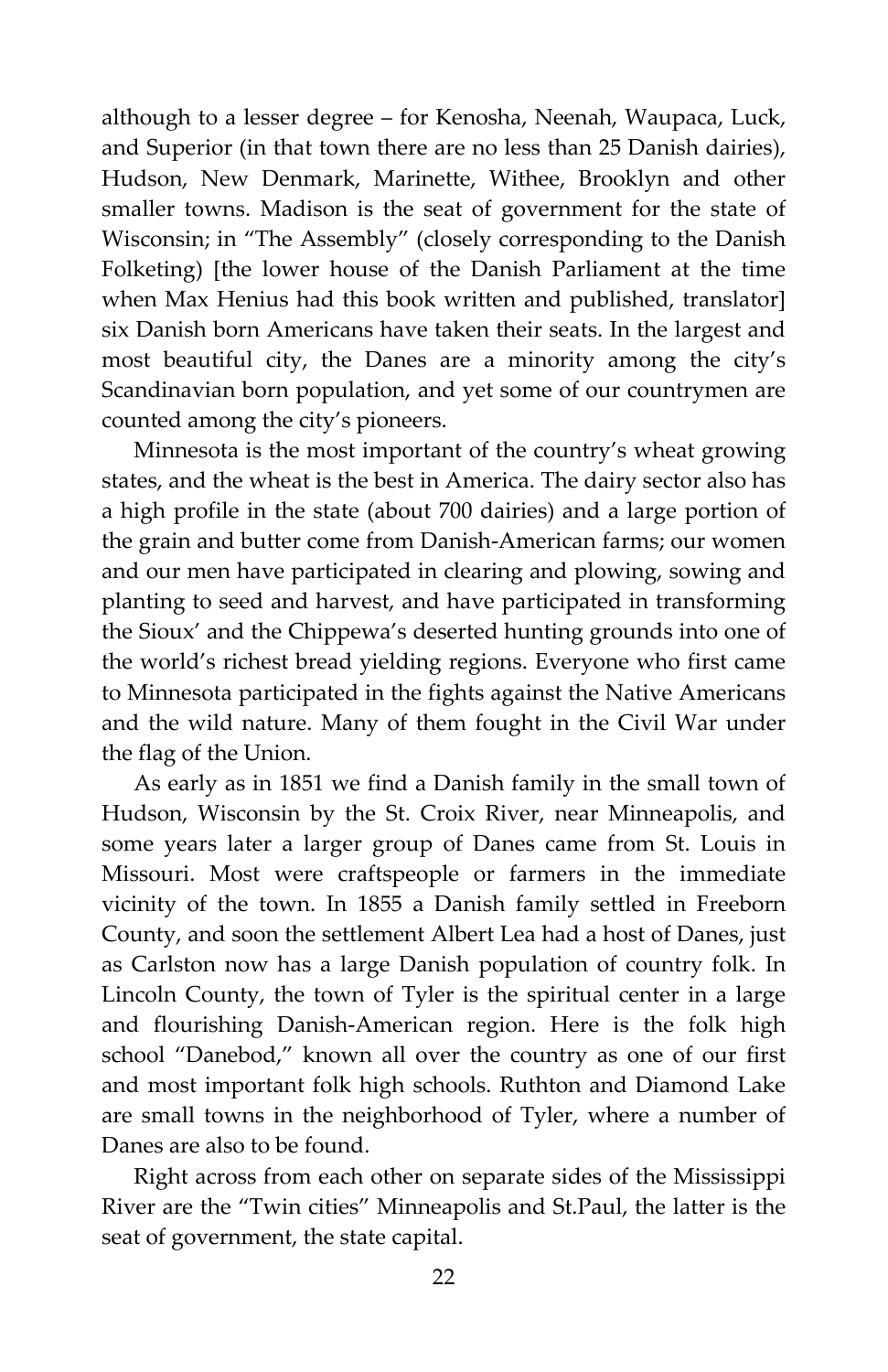Minneapolis is the location of the largest mill industry in the country, and St. Paul is the center of wholesale businesses in the northwest; in both cities one finds clever and respected Danes in all walks of life. A Danish man has for years served in the highest position in Minnesota's school system as "State Superintendent of Schools." All in all our countrymen have made great marks on the state and country, in schools and the church – here as everywhere else where they meet in groups and work shoulder to shoulder.

We travel on to the west across the border, the Red River into the young prairie state of North Dakota. Dakota means "The Allied," that is "the united Sioux Tribes." Today there are four large Indian Reservations [stretches of land set aside for the Native Americans] inside the borders of the state. The huge prairie region, which continues far into Canada, has either completely flat land or softly rolling long stretches of hills, while the mountains are sprinkled like gigantic mole hills around in the country. The large Scandinavian immigration began in 1885. Danish settlers have preferred the northernmost regions. Kenmare is the largest Danish settlement in the state with the Danish folk high school "Brorson" [named after Hans Adolph Brorson 1694-1764, Danish poet, hymn writer and minister]. A Danish man is the President of the First National Bank there and Kenmare has many Danish mine owners, manufacturers and merchants, several churches and societies. In Larimore and Flaxton, there are Danish church congregations; in the town of Butte the government has an agricultural scientific research station, the head of which is Danish born just like the head of the famous research station in Brookings (South Dakota), Professor Hansen [Niels Ebbesen Hansen, 1866-1950] whom the Secretary of Agriculture calls "America's greatest botanist, next to Burbank."

I traveled to "Devils Lake" in North Dakota in order to give a seminar in the year 1908. It is not pleasurable to travel on a local railroad line in the Prairie States. At about six o'clock we rolled in to Leeds where I had to wait until the train on the main line arrived at 2 a.m. It finally came and I sank stiff and dead tired down

into the leather of the seat. Suddenly I heard someone say in an obvious Sjælland dialect, "Yes, he is supposed to be a good lecturer." The railroad car was almost full of Danish-American pioneer families who were all going to the meetings in Devils Lake, and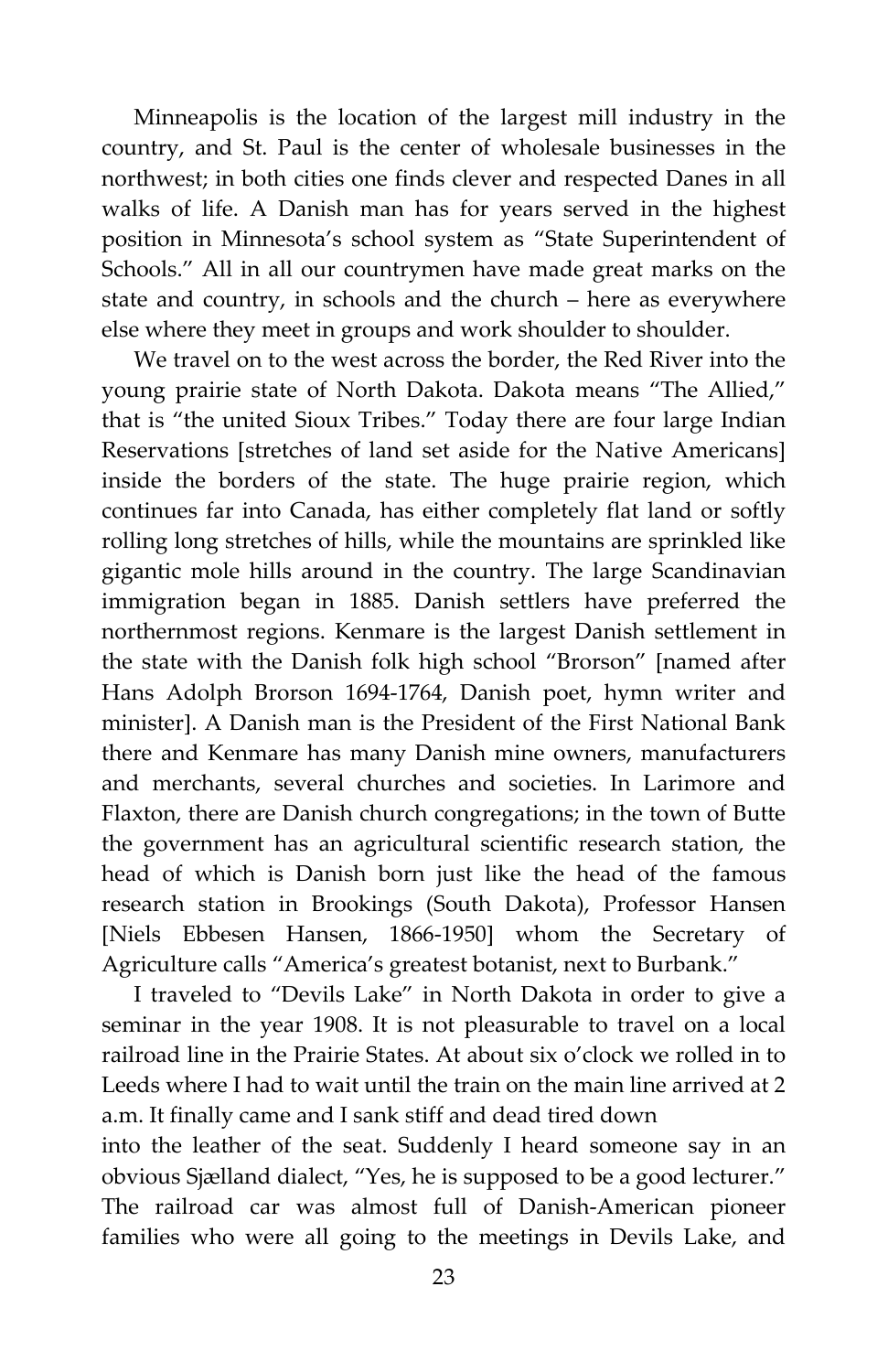people later told me that some of them had traveled 150 English miles in order to be able to participate and to hear Danish singing and Danish language speeches. That is the type of people, which makes one forget all the hardship of the travel. The town of Devils Lake (Djævlesøen) is next to the lake of the same name, given to it by the Native Americans because they believe it is bewitched. It is salty and has no visible outlet. There was no town here 26 years ago; but then three young Danes came driving in their prairie schooners out onto the naked prairie, put up their tents and each took a piece of land. Now they are very well off and one of them owns more then 2,000 acres of land. Several Danish farmers plow with steam tractors and are, so to speak, running their own railroad as a Dane was the instigator of the building of the Farmers-Railroad which is 66 miles long. Respected and well-to-do Danish Americans are found in all positions in the town.

We continue toward the North West. Montana has been the scene for more horrifying Indian fights than any other state, but now it is peaceful and quiet on the large Indian Reservations. The richest Danish-American in the US lived in Montana, a contractor from Fyn [Funen] who at his death in 1907 left a fortune in mines and forests estimated at about 20 million dollars. Danes have settled in small towns and in the countryside around in the state in places such as Dillon and Fairview, in the mining town of Butte and many other places. Fairview was founded in 1889.

Idaho is as yet only partially populated and large stretches of land are advertised for sale. The climate is especially attractive for Scandinavians who are used to cold winters, and a number of Danes have consequently settled in Idaho's lush pastures where they own many dairies. In Idaho Falls, one of the state's most important wholesalers is Danish born, and along the full length of the railroad line (Oregon Short Line) from Ogden, Utah, over Dillon to Butte live Danish trades people, stock breeders and farmers, almost without exception, well-to-do people.

The Danish-American population in Washington is far more numerous than in the last few states mentioned. In the flourishing, rapidly growing cities of Spokane, Everett, Bellingham, Seattle, Tacoma, etc., there are well-to-do and respected countrymen in numbers, in private positions and several in public life. One native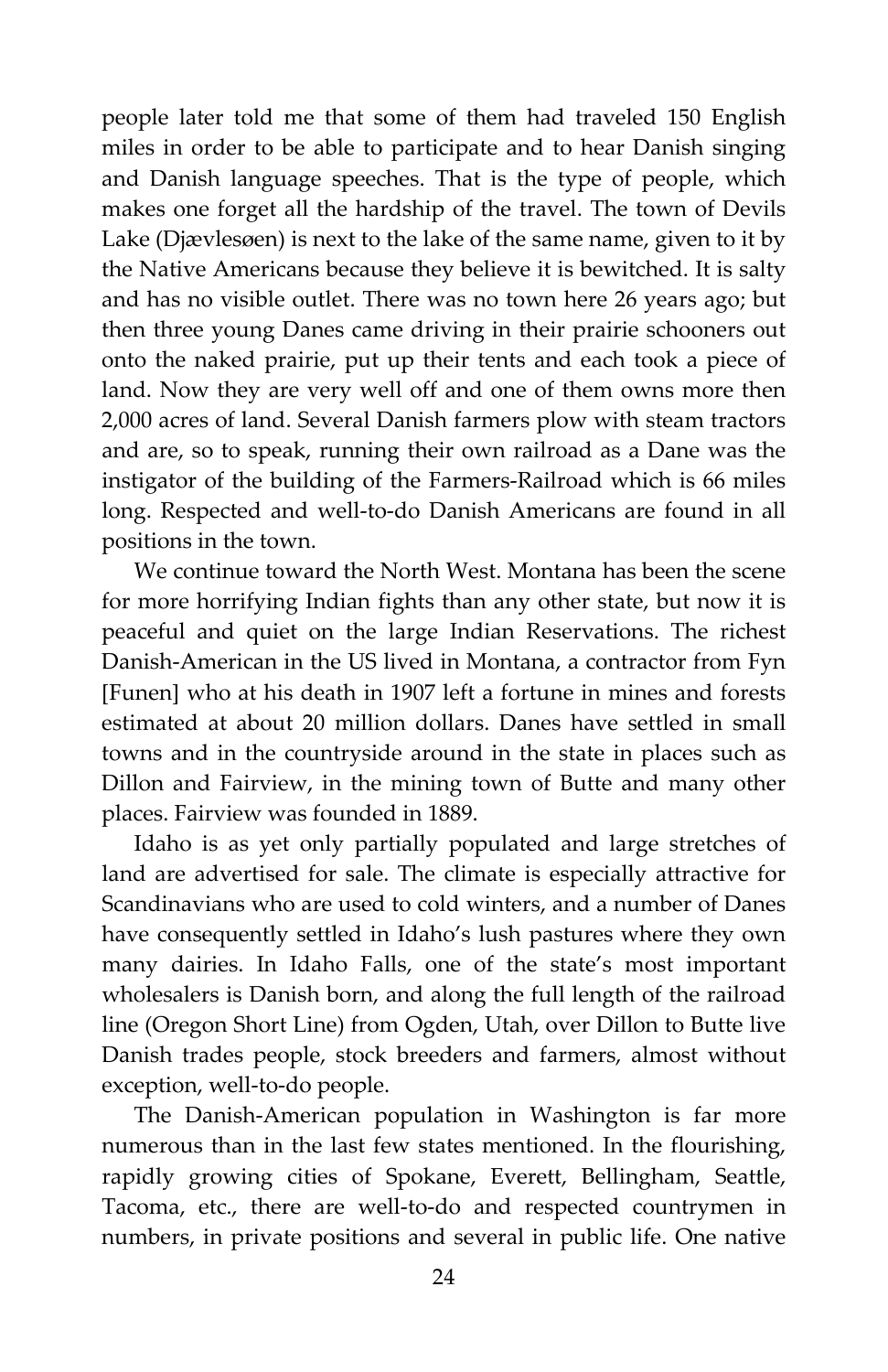of Denmark is the head of the state's veterinary department; another one was, for a number of years, the state auditor. Wood cutters, mill workers and farmers who, for the most part came from Danish settlements in Iowa and Nebraska, are especially to be found around Wilbur (on the large plateau in the middle of the state) and in Enumclaw, between Seattle and Tacoma at the foot of North America's grandest mountain, Mount Rainier (14,500 feet), which the Native Americans call Mount Tacoma.

Oregon is the Native American name for the Columbia River which, with its tributaries, forms North America's second largest river system. A number of Danish born Americans are found in the fast growing mountain town, the rose city of Portland. The Danebod settlement (now part of the city of Eugene, ed.) was founded in 1900 by Danish farmers from Iowa, Nebraska and Minnesota. In the Danish settlement of Junction City, about 100 English miles south of Portland, the roads have hedgerows or tall trees and the fields are so well cultivated, the gardens so lush and well-cared-for as if they were on Fyn or Falster. Even though it is only about 10 years ago when most of the Danish settlers arrived (many from Withee, Wisc.) they now have a vigorous congregation, church, societies, etc.

From Junction City the train goes south to San Francisco through California's northern mountains where gold diggers' deserted mining towns stand as tacit witnesses to the fairytale days of the gold country (1848-49). The adventurers came from the deserts of the south and east and over the mountain passes, they fled from the ships in the San Francisco Bay and marched northward up to the foothills of the mountains and the sluices of the mountain streams where the enticing gold lay hidden. There were many Danish sailors among the first gold diggers; other gold seekers came via Panama or from the east across the Glorieta Pass (in New Mexico, ed.) where later the Santa Fe railroad was built through the great American desert. Later Danish farmers came, and some of the gold diggers became farmers and everywhere where they settled, villages sprouted. The virgin forests in Humboldt County yielded to lush clover and cornfields. Danish-Americans are the leading agriculturalists and fruit growers in both Sonoma County and in the wheat regions of the Salinas Valley, in Alameda's fruit gardens, pastures and strawberry beds and in the Watsonville region's sugar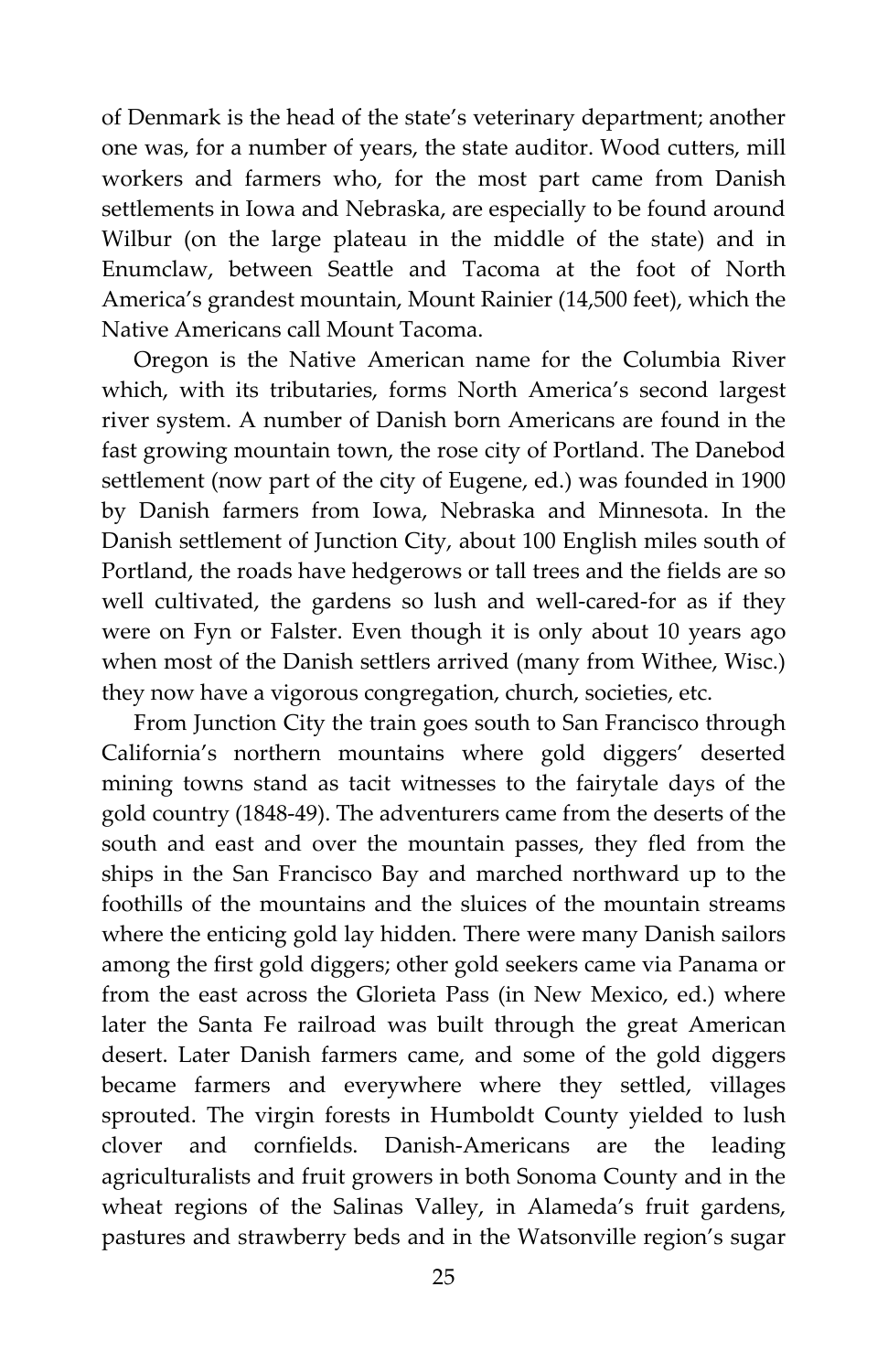beet fields. In the San Joaquin Valley their vineyards are greening; on the sun-baked Fresno plain the juicy raisin grapes are ripened and dried, and the raisin boxes in the cities of the Far East often have the names of Danish-American firms. "The oranges glow" in the Danish American fruit gardens from Haywards (sic) a little south of Oakland by the San Francisco Bay to Los Angeles and San Diego by Mexico's northern border and no American of foreign birth is more esteemed or cleverer in trade than our countrymen. There are a number of larger Danish grocery stores in the smaller towns; but the largest and most numerous are found in San Francisco and the neighboring city of Oakland. Merchants, shipbuilders and ship owners are found in abundance in San Francisco and in all lines of business there are leading Danish-American businessmen, wholesalers, manufacturers, and clever craftsmen.

Now the trip leaves the Pacific Ocean & turns back through Nevada, where there are quite a number of Danish-Americans around the mining town of Reno and on eastward to the Mormon state of Utah through the vast desert and across the railroad track which has been placed right through the 30 mile wide salt lake. Not until the eastern bank of the salt lake is reached does "civilization" begin again. The country is friendly and rich, the fields well cultivated and the farms well-kept and they become larger and more numerous the closer one gets to the capital, Salt Lake City. Many of these farms are owned by Danish born farmers, who have helped make these valleys fertile.

One of the very first Danish pioneers was Hans Christian Hansen, who was among the 147 settlers who together with Brigham Young founded Salt Lake City in 1847. In 1852, 28 Mormon immigrants (sic) came from Copenhagen and in the following year almost 300 Danish Mormons arrived. Under the most incredible exertions and hardships and in numerous frequent fights with Native Americans, the first Mormons carved a road to Salt Lake City. There where the settlers carts once stood in the poor potato fields which were planted first, in the north the golden wheat, the oat and barley now wave, or the sugar beet field is unfolding luxuriantly between field and meadow; in the south, peach, fig, and almond trees bloom and ripen, the grapes are hanging in long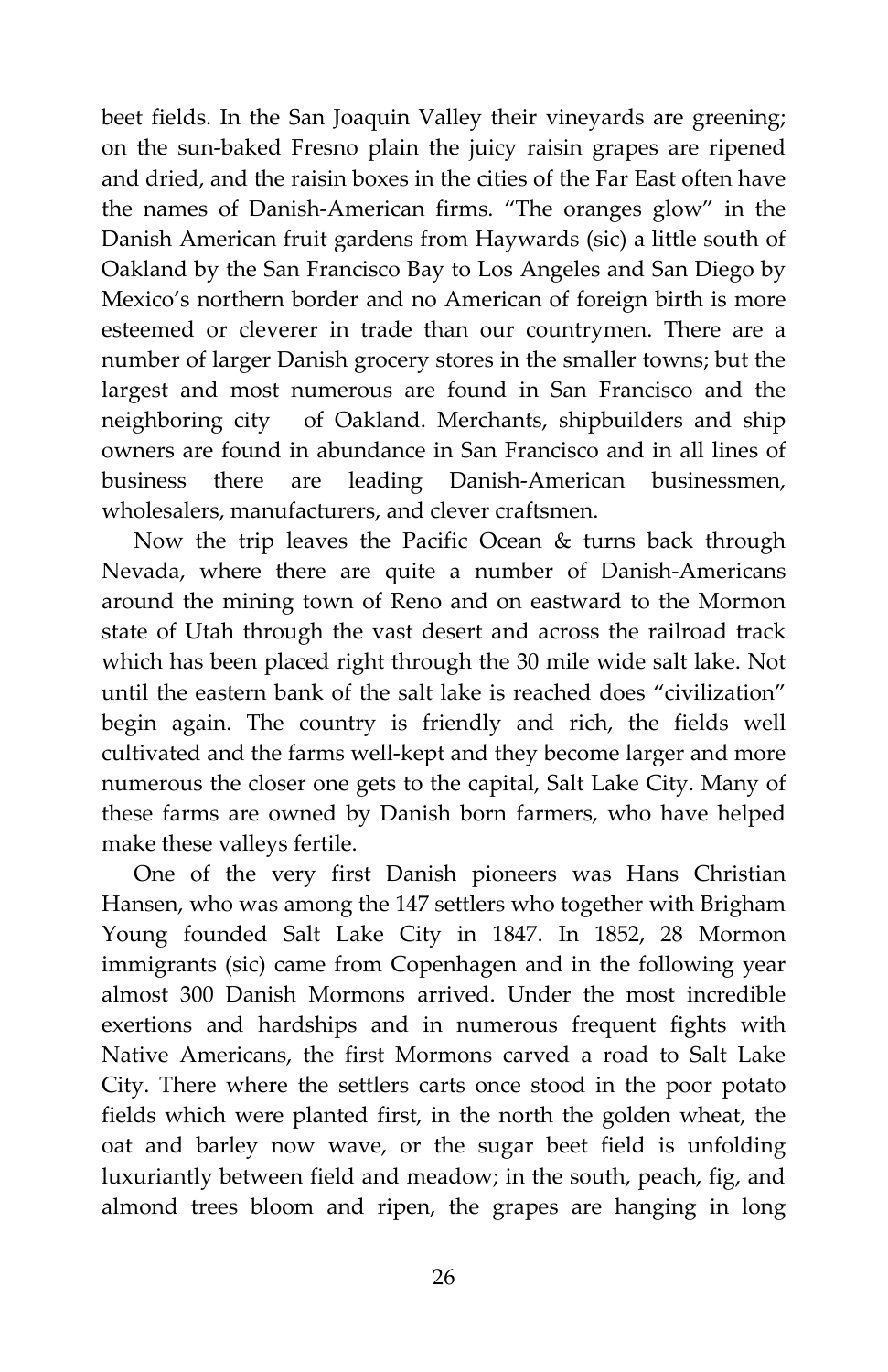bunches, cotton and tobacco give plentiful harvest to Danish-American farmers.

Salt Lake City is an exceedingly beautiful and enterprising city where the mountains' icy clear springs babble in cooling cleansing streams along the sidewalks of the main streets. There are numerous Danish-Americans; many of them are prominent men in the city as well as in the whole state and they sit in important political positions; just about everybody seems to be well off and satisfied with their lot.

From Utah's capital the trip goes to the north up to Ogden through sun drenched, well-tilled meadows. From Ogden, an enterprising attractive town where Herman Bang [1857-1912] died, and whose leading Danish business so beautifully honored his memory, the train runs straight east across the southwestern border of Wyoming up the naked Rocky Mountains which form the large dividing wall "The Great Divide" between West and East. Now we are approaching the town of Rawlins, in the neighborhood of which many Danish-Americans have settled and carry on animal husbandry on the lush pastures. A number of them are farmers or "cattle kings" (own large herds of cattle), others are mine workers. In the town of Rawlins itself, there are a number of craftspeople and grocers.

Then the Colorado Mountains appear on the horizon, blue and distant like airy castles in the sky. The plateau's monotonous, endless green turf is broken by fields and kitchen gardens and farm houses become more numerous as we get closer to Denver, the largest and loveliest town in Colorado.

The first Danes came to Denver long before the first locomotive. It was in the sixties when gold was found and the little mining town of Cherry Creek, later West-Denver, was founded. There were also Danes among the first gold seekers and adventurers but several years passed before they gathered as a group. In 1879 the first Danish American society was founded in Denver, now there are four and a church and in the town a fairly large number of people of Danish descent live, most are craftspeople and businessmen but there are also individual wholesalers (coal and food). Two Danish architects have built the widely known Free Mason temple, which is the most magnificent in America. Colorado is known as one of the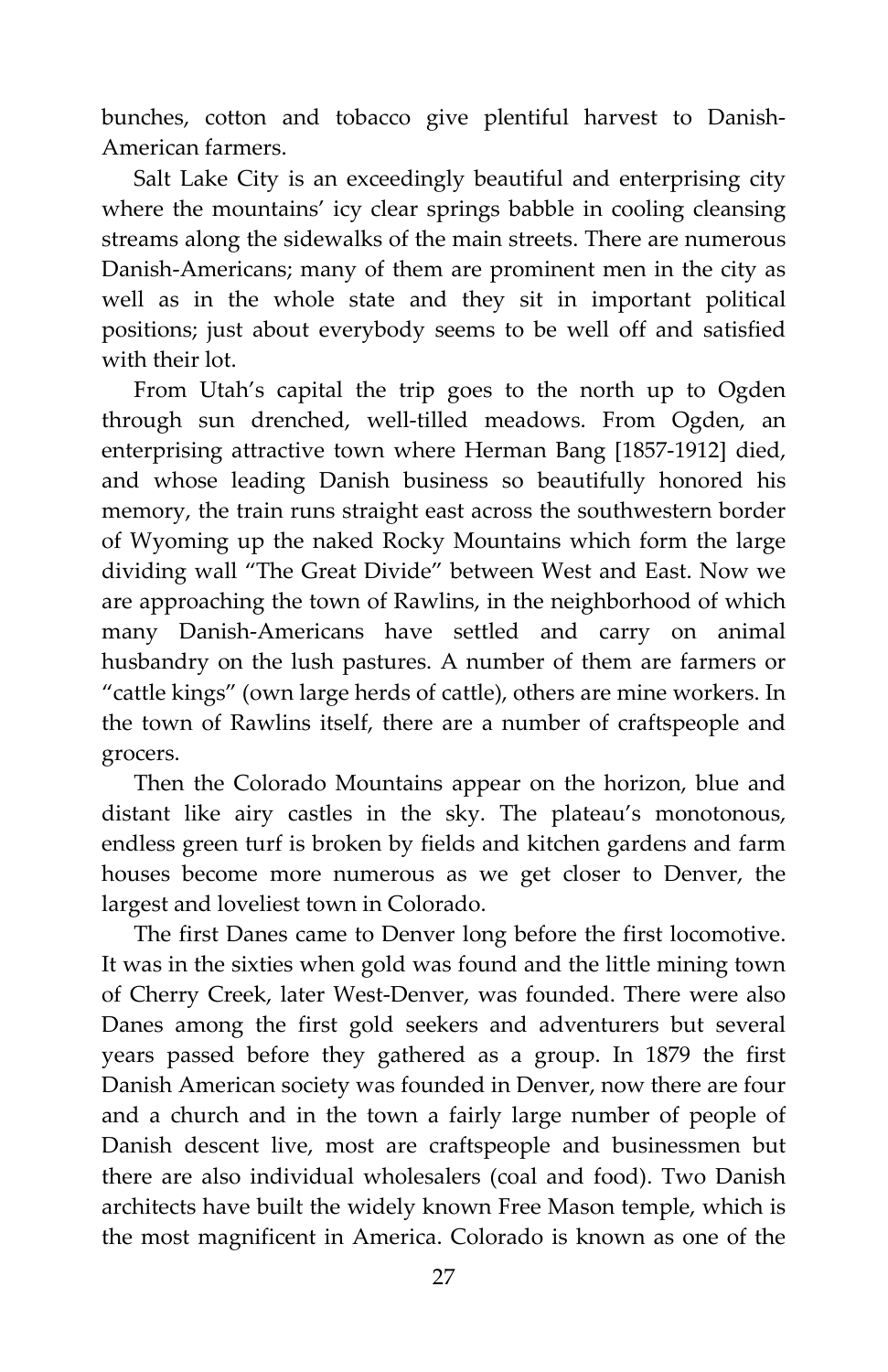healthiest resorts for people with lung diseases; in Brush there is a sanatorium called "Eben-Ezer" which is maintained by the two Danish-Lutheran church societies. Several hundred Danish-American farmers live in the vicinity of Brush.

From Denver the express train takes us east across the Nebraska border. Scattered about on the far-flung meadows of this rich state, live thousands of Danish-American farmers, most of whom have become affluent, through hard work. Many of them came directly from Denmark, others from the older Danish settlements in Wisconsin and Illinois and the towns of the distant Atlantic states.

Around 1870 the first pioneers settled on the naked prairie where at that time free land could be taken (homestead). In Nebraska there were forests in only a very few places and building timber was therefore very expensive. Because of the lack of trees, the settlers built themselves dirt huts of sod. In a few places out in the western part of the state there are still such huts but otherwise they have in the course of the years given way to well built and beautiful farms as the settlers gradually, through laborious and faithful work, put acre after acre of the rich bountiful prairie top soil under the plow. But it went far from smoothly all the time. Desperate years followed good ones. Drought, hail storms and grasshoppers at times laid huge stretches of land to waste. These people suffered in silence and it took courage and strong wills to keep going and try to prosper again. It has only been a score of years ago or less since the Danish Nebraska farmer has had enough corn to sell. The trip to the often distantly placed railroad was tiresome along the wide clay roads and if he finally got his load on the railroad he was subjected to the most exorbitant freight rates. Then he learned to place his corn "on the hoof" (that is, to feed pigs and cattle—mostly the former) and managed to prosper in that way. In Howard County the Danish church's folk high school is in Nysted; and not far from Nysted are the villages Dannevirke, Farwell and Dannebrog of which the last one is solely populated by Danish-Americans. In Fremont, Rosenborg, Ruskin and in other places there are many Danish-American farmers. There are many of our clever countrymen in the capital city of Lincoln. The largest city in Nebraska, Omaha, has a large Danish-American population, Danish names can be seen everywhere on the signs in the streets of the town and Omaha is the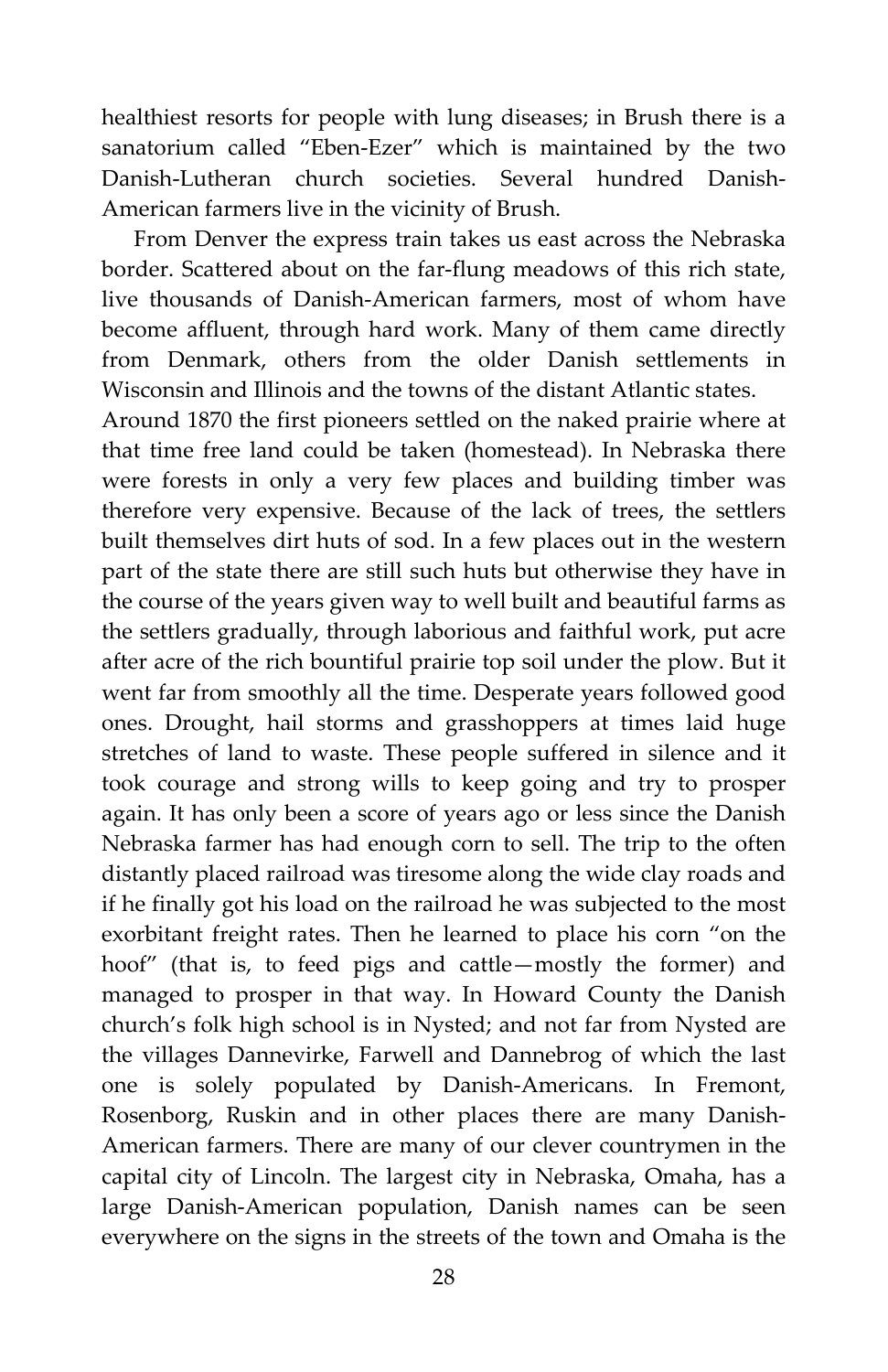town where the Danish Brotherhood was founded. Danish farmers are found everywhere in the state, and businessmen are found in almost all towns. Blair is a spiritual center for the "United Church." Just outside the town is Dana College and Trinity Seminary, the largest and most important school of the United Danish Evangelical-Lutheran Church.

The preceding remarks about the Danish-American farmers in Nebraska serve as well for our countrymen in South Dakota, who have experienced the same hard fight for existence and in time have managed to fight their way to independence and prosperity. Almost all owe their prosperity to agriculture, animal husbandry and the dairy business. Viborg is one of the oldest Danish settlements in South Dakota, founded in 1872. In Denmark, Yankton, Hetland, Erwin, Beresford, Deadwood and Lead City there are rather numerous Danish populations; in the latter two towns many people work in the mines there.

Before 1860 only a few hundred Danish Americans lived in Iowa, but after 1870 the influx has been so brisk and rising that this state now has the largest Danish-American population of all the states in the Union. Danish churches, schools and societies are found in abundance. There is hardly a county where none of our countrymen can be found, and a couple of these—almost exclusively Danish counties are just as large as Lolland and Falster put together. Danish farmers have thus some time ago been able to build the Farmers' railroad from the city of Atlantic through Kimballton to Elk Horn. Half a century ago Iowa was a waving sea of prairie. Now one has to travel for some distance before finding an uncultivated spot within the borders of the state. Several of the large transcontinental railroad lines cut through the state and well-maintained roads cross one another in all directions. Beautiful friendly towns and large substantial farms are sprinkled over all of Iowa and it is no exaggeration to say that the Danish-American farms are the best built and best kept and that no other foreign born population has a better reputation than our countrymen, just as none has larger credit in the banks. The Danish-Americans have introduced draining techniques according to the Danish pattern and many, e.g., in the regions around Newell, Rutland, etc. find employment doing drainage work. In regions where the predominant segment of the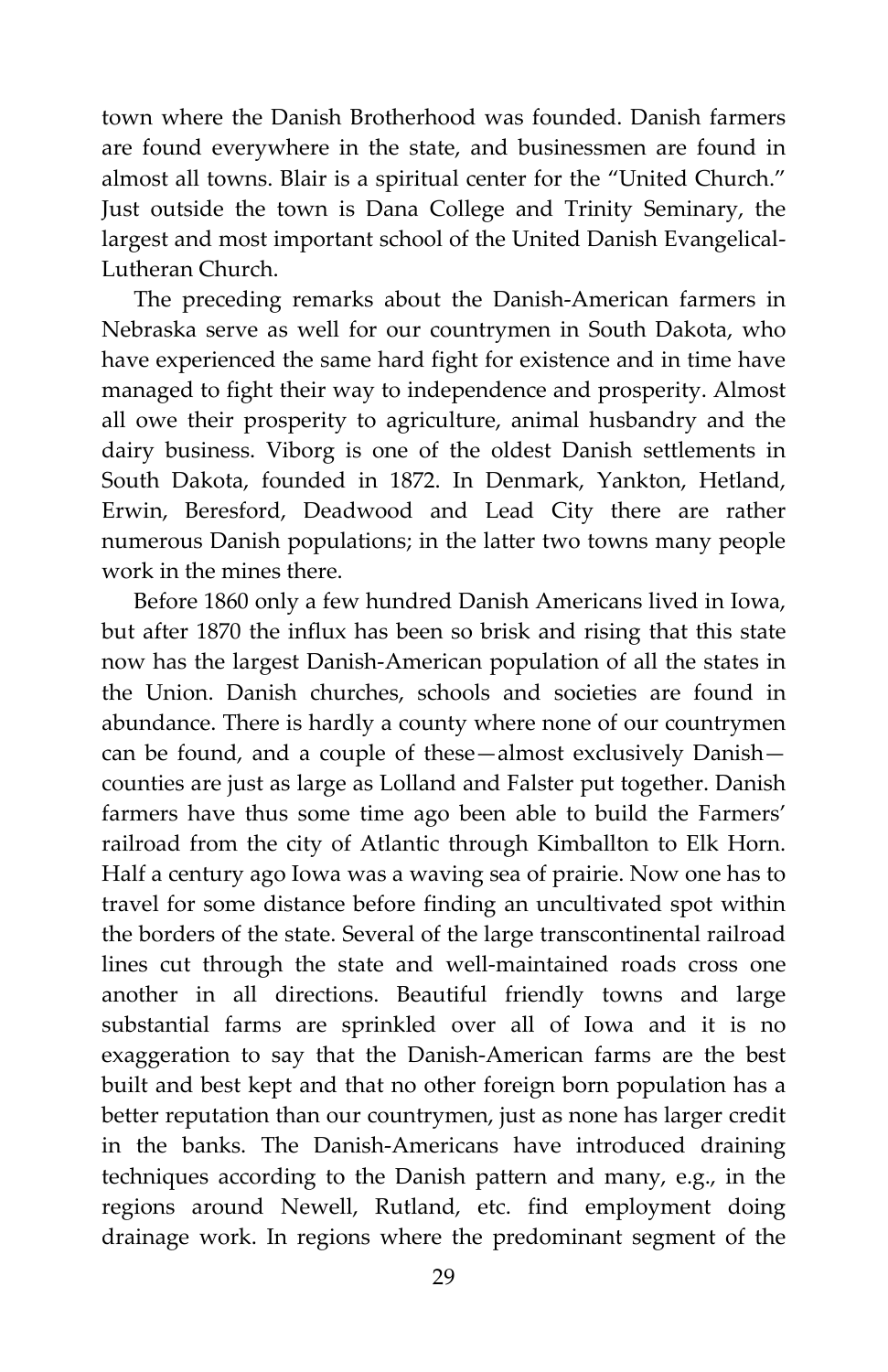population are Danish farmers, the citizens of the small friendly market towns are likewise for the most part Danish born or of Danish descent. Here we find countrymen by the hundreds as bankers, grocers, realtors, physicians, pharmacists, master craftsmen, etc. In Council Bluffs there are considerable numbers of Danish-born residents. The town was originally founded by Mormons who stopped off there on the way out to Utah; a few settled down in Council Bluffs. Along the main street of the town, Broadway, ran the old track formed by the Mormon pioneers' camp wagons. Now Broadway is an almost unbroken row of Danish businesses and shops.

In Des Moines, the capital of the state, in Clinton, Cedar Falls, Cedar Rapids, Waterloo, Audubon and many other towns you will likewise find Danish-Americans in all professions. In Des Moines lies Grand View College, the Danish Church's school for educating ministers for the congregation and teachers for the schools. In addition there is an elementary and high school, which educates young people of both genders in Danish and in English. The first Danish-Americans who settled in Cedar Falls in 1866 were settlers from Wisconsin. In this town one of the first Danish congregations in America was founded. About 150 miles north of Des Moines is the small town of Ringsted whose inhabitants almost all are of Danish descent. Fredsville, a village a bit southwest of Cedar Falls, is the center of one of the largest Danish-American settlement regions in America, more than 40 English square miles in size, owned by wellto-do farmers and tenant farmers.

As an example of the Danishness of these regions, I can mention that in the village of Dike I found a farmer who spoke a flawless Jutland dialect, even though neither he himself, nor his father, had ever seen Denmark. His grandfather was one of the immigrant settlers there.

Elk Horn is the center for another equally large Danish-American population. In Elk Horn in 1878 the first Danish folk high school in America was built which is still in operation. The town furthermore has a Danish orphanage.

A number of Danish born Americans live in Missouri in the two cities Kansas City and St. Louis. The first Dane we know about in Missouri was the pioneer chief, the great explorer Peter Lassen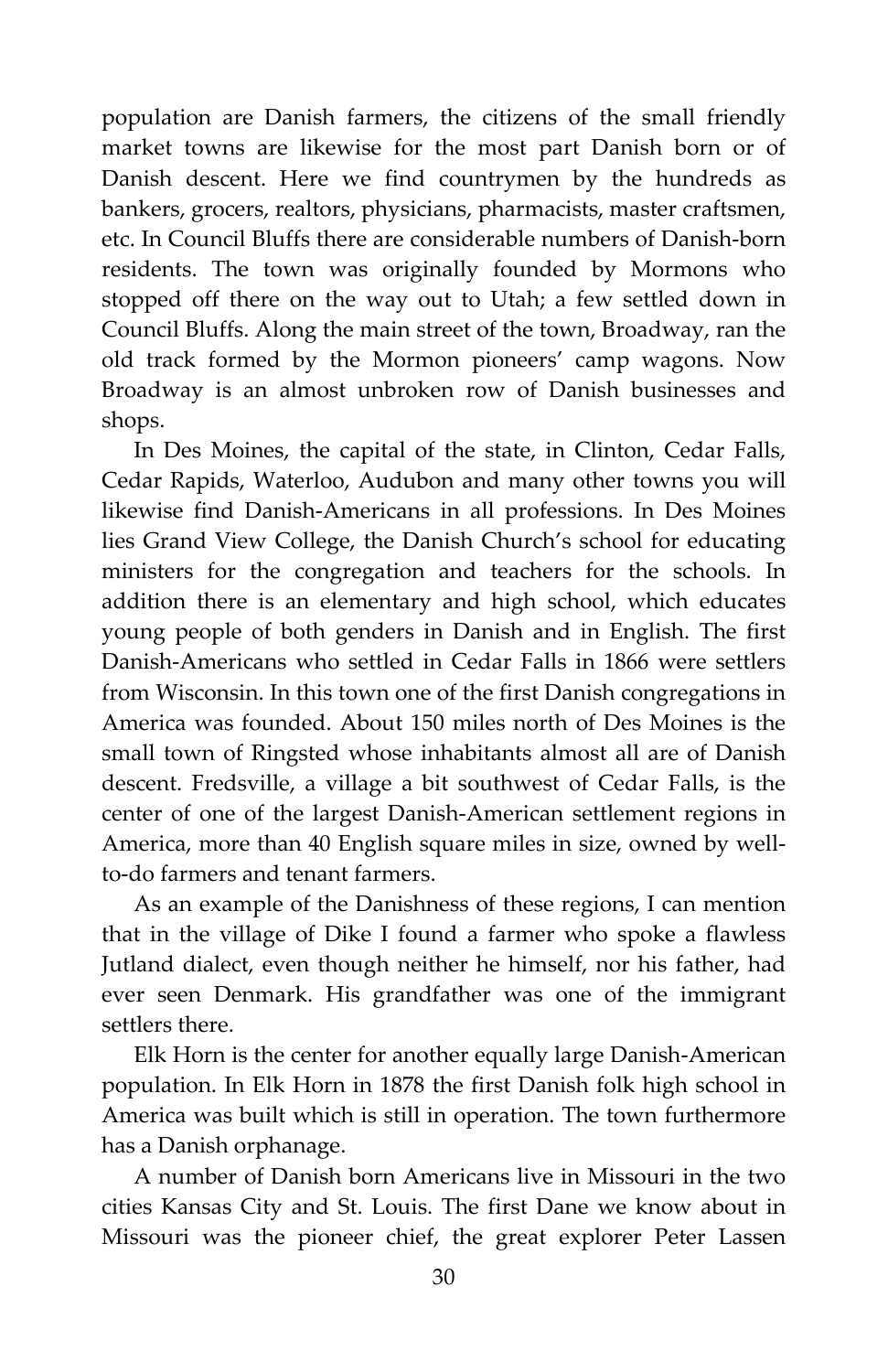(1829) who lived in Katesville. Later Danes came to Kansas City, Mo. In 1868-69, most of them directly from Denmark, the settlers found work on railroad construction and in the large slaughter houses. There are several known and respected Danish-Americans in Kansas City; the musician and composer Carl Busch [1862-1943] is especially known in American circles. Several societies have been founded in the city.

Kansas is the one of the southernmost states where most Danish-Americans live. They are found all over the state and by far the majority of them are farmers. The first Danes came to the town of Denmark, about 40 years ago; Danish-American settlers from Yorkville, Ill. and Racine settled in Greenleaf around 1868. In the surrounding area they own about 5,000 acres of well-maintained farmland and orchards. Kansas City, Kansas, lies by the Missouri River right across from the town by the same name in Missouri. There you will also find a number of Danish-Americans and several societies have been founded.

Well south of Kansas, lies the gigantic state of Texas where a Danish settlement was founded in Mackham in 1902, another in Danevang in 1894 by the now deceased pastor F. L. Grundtvig [1854- 1903, minister and folklorist]. The Danish Americans here are enterprising farmers who grow corn and cotton.

There is a town called "Dania" in subtropical Florida and there are Danes here and there in the states by Mexico's border and the Golf Coast; but they are few and far between. The great northwest is the land of the Danish-Americans.

\* \* \*

The preceding text presents only a glimpse of the Danish-Americans areas of work, a lightly sketched but truthful basic depiction of what they have contributed as their input into the pioneer work, which has transformed desert and wasteland to field and town. Here, we have presented only small hints at what the Danish immigrant has been able to accomplish—not how he achieved it, nor who these countrymen were, nor the names of those, who each in his area has accomplished the most.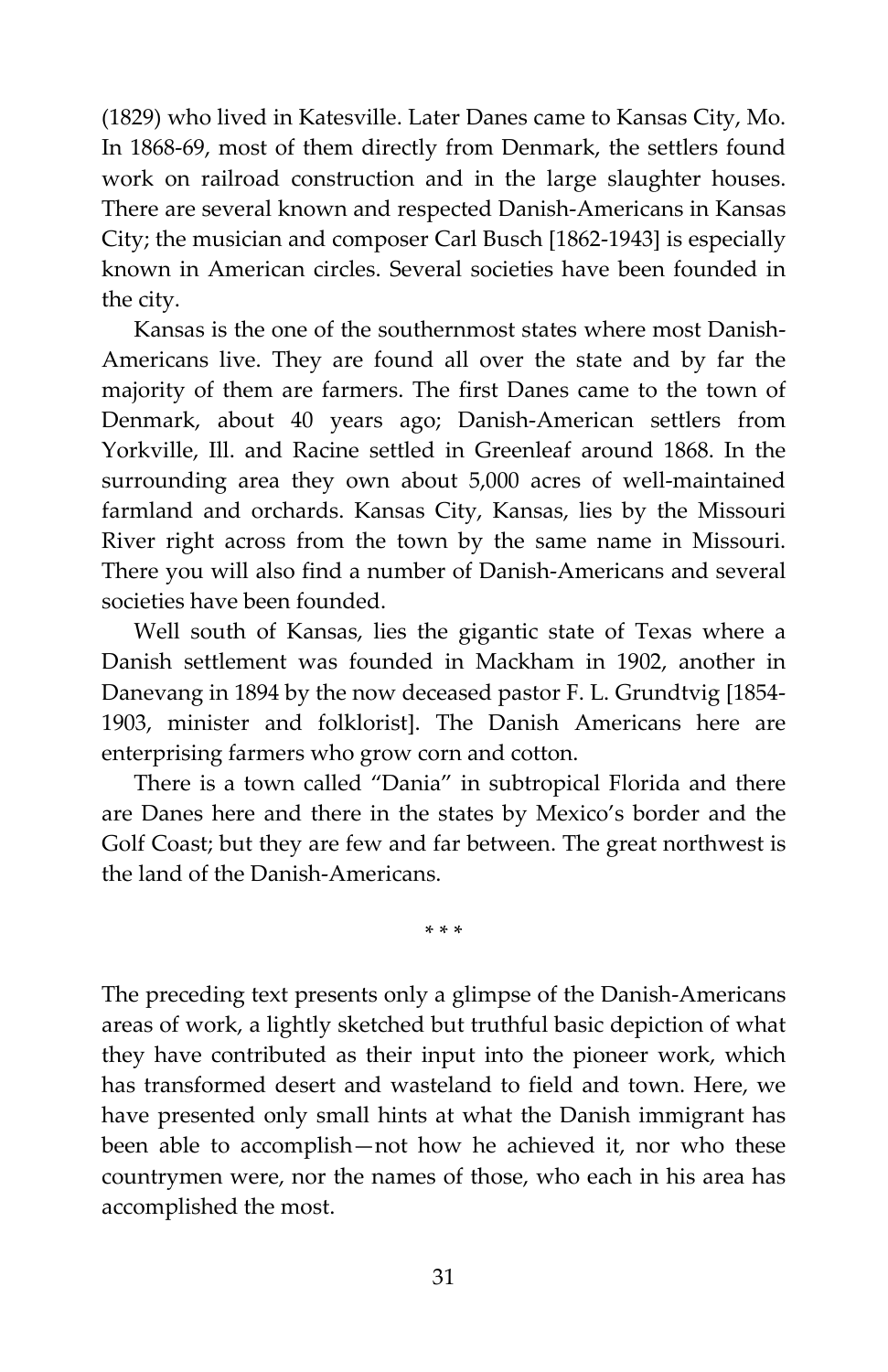Therefore one needs to read between the lines: The regions he has cleared and put to the plow, the well-kept rich farms are his, the towns with bank and factory and shop and church and school he has founded and built; and here he continues to build. And he owned nothing when he arrived.

In addition, one ought best follow along on the map of America and pay attention to the fact that the distance from Oregon and Washington to Maine is approximately as far as from Maine to Jylland [Jutland] and that the measurement from Maine to the southern tip of Florida transposed on to the map of Europe reaches from Norway to the Sahara. Then one understands better that the United States is a continent, which also comprises quite different states in which people live under the most varied climatic circumstances and living conditions. And so, a person would not ask the question, like a Danish Realskole [tenth grade] teacher asked me in the year of the Lord 1909 during the Aarhus Festival: What is the climate like in America? One should be able to understand that New York is not America, but only America's great entrance portal, where the peoples of the old world can huddle together for a generation without knowing or understanding America and where the Danish born citizen so often continues to be a "Dane in New York." The Danes of the west on the other hand are real Danish-Americans and they place that concept of Danish-American first both in the individual and the national "Bridge Building Work." Therefore all the great associations of societies and congregations created by our countrymen are in the states which stretch from the banks of Lake Michigan to the Pacific; from there the greatest thoughts of unification have gone forth, there the most and the most important churches, schools, and assembly halls are built, there the heart beat of Danish-America is best known, and there all its pulses beat the healthiest and the steadiest.

These concluding lines are written on a train, which is taking me from a Danish Constitution Day celebration [June 5<sup>th</sup>] in Humboldt County in Iowa to a similar festival in Audubon in the same state. There were 400 Danish-Americans at the festival. They came in their own means of transportation, of which a dozen were automobiles of

 $\overline{\phantom{a}}$  , where  $\overline{\phantom{a}}$  , where  $\overline{\phantom{a}}$